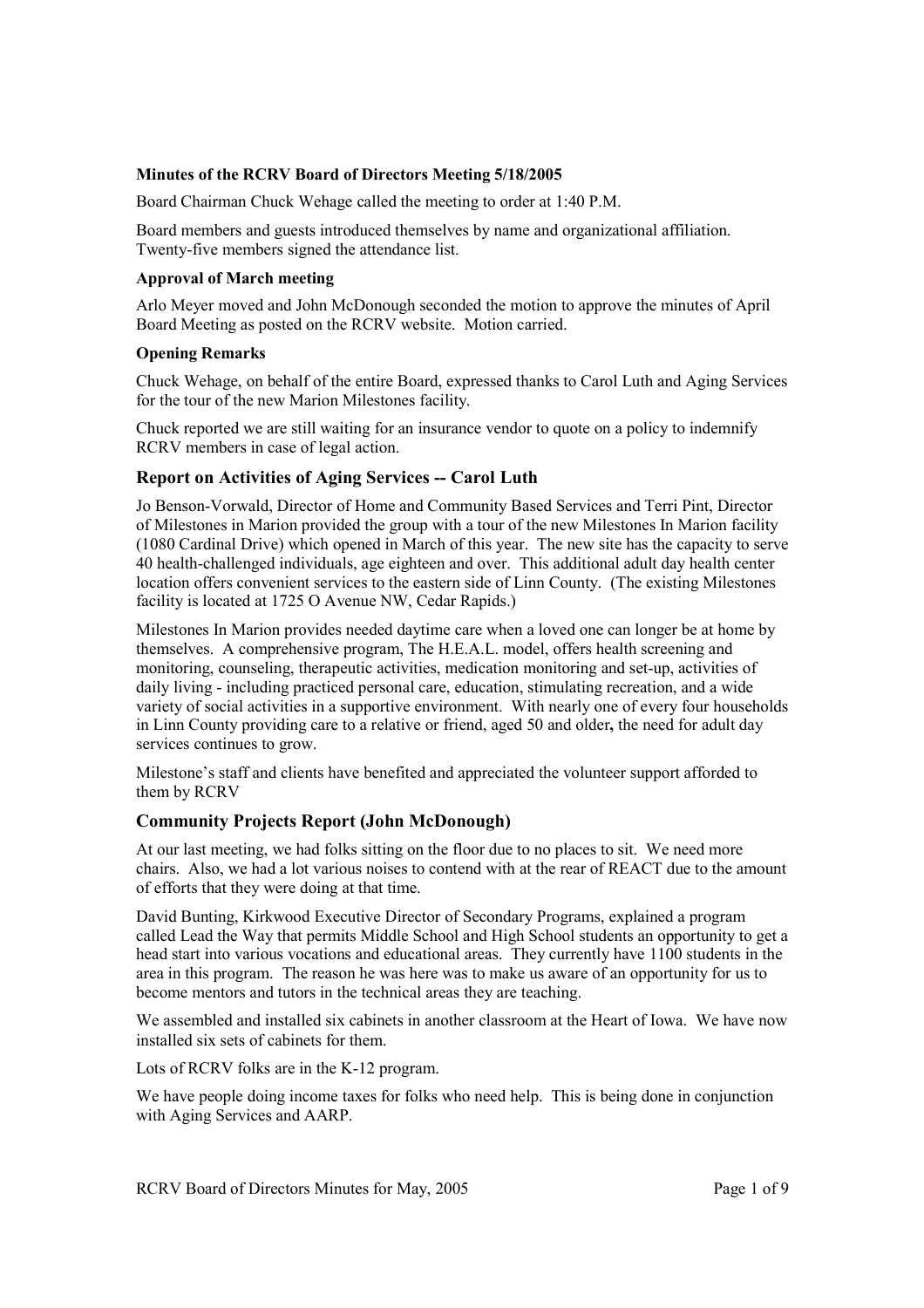We are continually repairing Ablenet Switches, working on trail counters and now have a design team working on designing a modular wheelchair ramp where we can build modules, deliver to a sight, then install in hours instead of days. After the need goes away, we can remove and store in some central location. We are a part of a multi-partnership group involving RCRV, Corrections, Aging Services, GWAEA, Easter Seals, ST Lukes, United Way, and Iowa Compass,

We are doing home inspections for Aging Services.

Dave Gosch of Rockwell Collins is working towards RCRV becoming better known in our area. An article will be in the company newsletter, the Horizons in the near future. He is also working to get us into the Gazette again.

We are currently in various stages in the design, and build of seven ramp designs.

The Community Projects group is awaiting resolution of the liability questions now under investigation by the ad hoc RCRV steering committee.

In general, we are keeping very busy and trying very hard to increase our membership so that more activities can get done.

#### **Communications (Rod Thorpe)**

Newsletter due in July, but since Rod is planning to be on vacation then, the schedule will be moved forward into June.

### **Data Base (Jim Klein)**

Jim is having trouble interpreting voicemail change of address messages on the RCRV phone system. He will include a notice for the newsletter requesting that callers speak more slowly and include other information to help with accurate transcription of the changes in the data base.

#### **Recruitment (Pete Jurgens)**

Pete reports steady progress with the approach using one-on-one member contacts to bring in prospective new members. Current membership is 104.

#### **United Way (Mary Klinger)**

Nothing to report

#### **St Lukes (Jackie Ryan)**

Nothing to report

#### **Sixth Judicial District (Heidi Soethout)**

A wheel chair ramp subcommittee met Monday. Chuck Larson from the Easter Seals organization in Des Moines was present to talk about his experience with wheel chair ramps. The subcommittee is considering alternatives to wooden ramps. The next meeting the third Monday of the month at 10:00 AM.

#### **Heart of Iowa (Myrna Loehrlein)**

The Pat Marshall memorial plaque project has been referred to Kathleen Huebener, one o the artists responsible for the memorial mural, and a skilled calligrapher. She will meet with Pete Jurgens and Myrna Loehrlein to finalize plans for the dedication.

The painting project is ready to go! We will set a date with the paint crew.

The cabinets are now installed and are full! They have set the tone for the room, guided furniture arrangement, and made activity planning and clean–up much easier. In short, the room has become a complete space.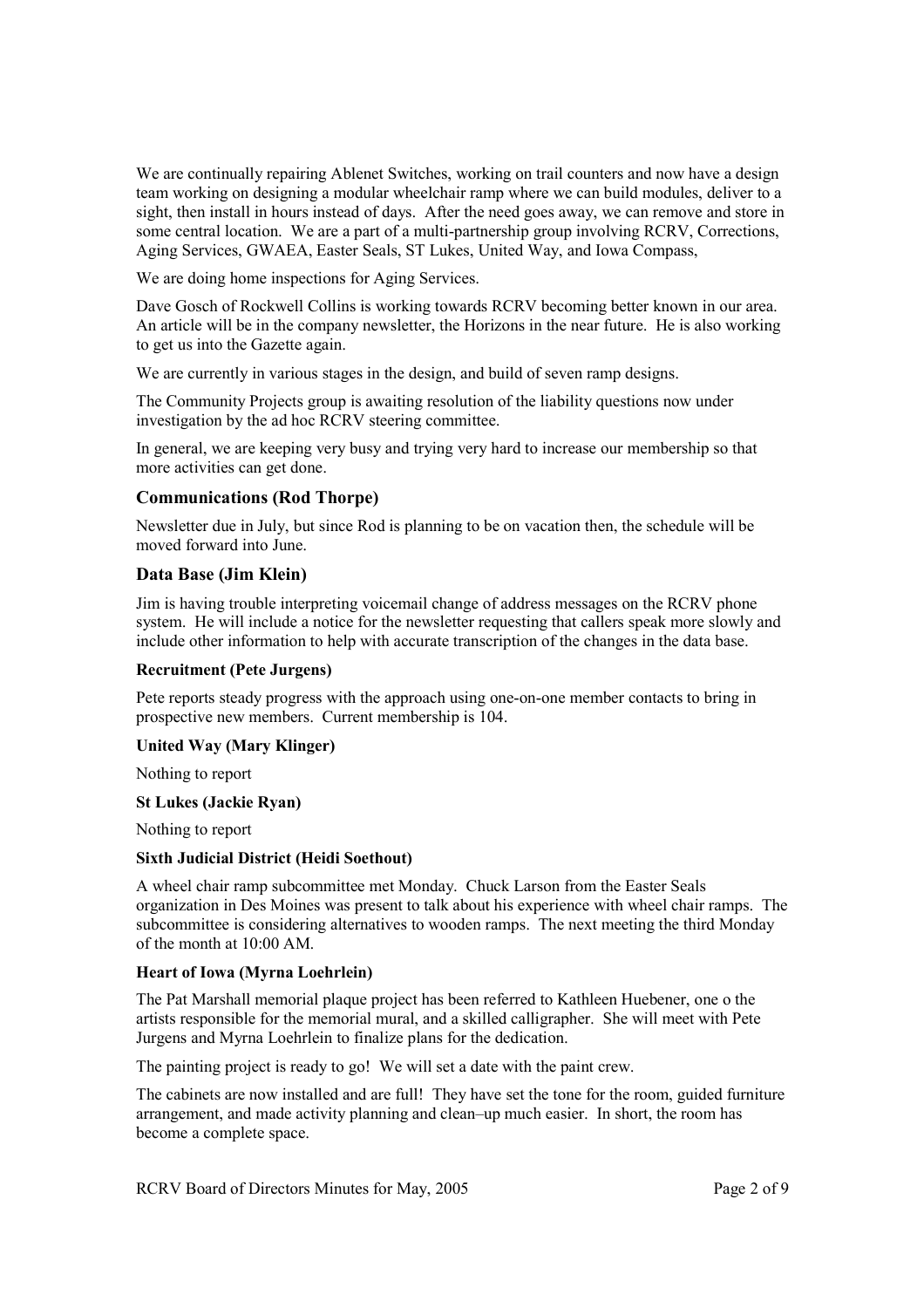#### **Aging Services (Carol Luth)**

Carol reiterated the welcome to the Milestones facility. She also expressed thanks for the home safety inspections performed by RCRV members.

#### **RSVP (Sara Case)**

RSVP has received the United Way grant money. Planning is underway to expand services into Jones County. Sara noted that there are RSVP people living in Jones County. Jones County Regional has provided space and phone, and computer support. Some immediate needs for volunteers include transportation, meals, and extension of Red Cross Services.

#### **Options of Linn County (Wayne Clayton)**

Since our last meeting we have had a number of commercially available devices repaired and back in service. We are also looking with RCRV and New Horizons to find a source for parts for future repair projects.

#### **Bridge, Four Oaks (Carol Kalous)**

No report

### **Rockwell Collins (Cindy Dietz)**

No report. John McDonough noted that the Community Projects group is beginning to overflow the available meeting area.

#### **Old Business:**

Don Grimm presented a set of proposed changes to the Bylaws and the Articles of Incorporation to address changes Iowa Code on nonprofit corporations. Chuck Wehage will call planning meeting to discuss the proposed changes.

#### **New Business**

Mike Wilson reported on recent developments of the Cedar Rapids 15/5 committee. Mike has applications for persons who want to participate in implementation of any of the proposed projects.

Chuck Wehage read a letter from Mary Bowmen of the Marion Churches Senior Living Community Foundation requesting a letter of recommendation for expanding computer services for residents. John McDonough agreed to write the letter.

Next meeting is at 1:30 June 15 at the Red Cross building.

Meeting adjourned.

Submitted by Donald Grimm, Secretary.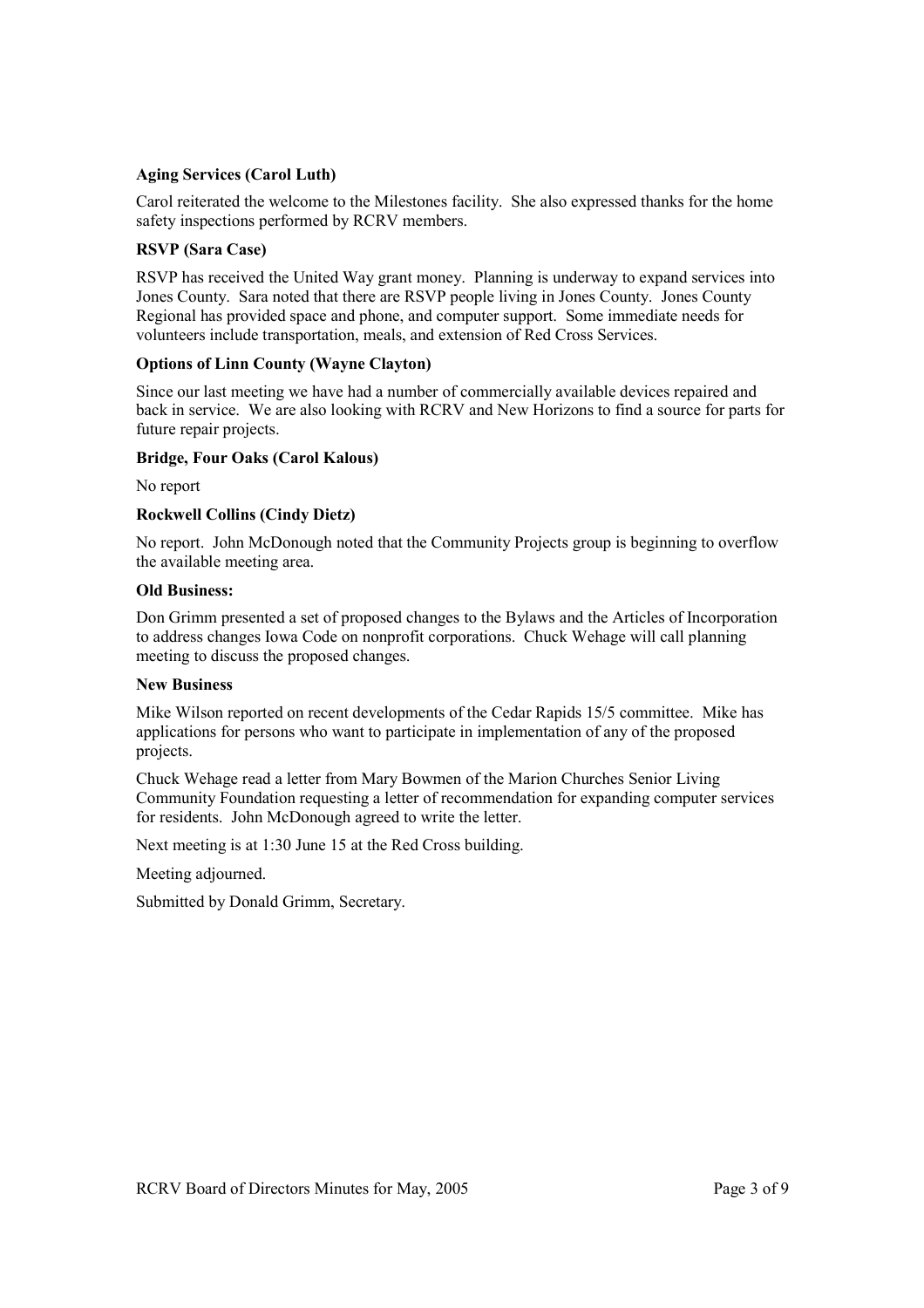# Draft Changes to Bylaws of

## Rockwell Collins Retiree Volunteers (RCRV)

- **Issue #1: Membership Definition: Redefine.**
- **Issue #2: Community Service Representatives are members: delete.**
- **Issue #3: Continuing membership requires reporting hours: define.**

# **Article IV Membership**

#### Presently:

- Section 1 All retired Rockwell Collins Employees (and/or spouses) are RCRV members. This includes any Rockwell Collins employee (and /or spouse) who left Rockwell-Collins after he/she was vested and is now retired from any company.
- Section 2 Community service agency representatives are also eligible for RCRV Membership.
- Section 3 To become an Active RCRV Member, an individual submits registration information to RCRV, participates in an RCRV recognized activity, and reports results and volunteer hours worked to RCRV.
- Section 4. RCRV maintains a partnership and shares registration information with the Retired and Senior Volunteers Program (RSVP). RSVP provides liability protection for individuals while they are performing RCRV volunteer activities.
- Section 5 There are no membership dues associated with RCRV

Proposed:

- Section 1 All retired Rockwell Collins Employees (and/or spouses) are eligible to become RCRV members. This includes any former Rockwell Collins employee (and /or spouse) who left Rockwell-Collins and is now retired from any company.
- Section 2 Any individual not qualifying under Section 1 may nevertheless be declared eligible for RCRV membership by majority vote of the Board of Directors.
- Section 3 A qualified individual becomes an RCRV Member when he or she submits a membership application to RCRV and that application is accepted by the Membership Chairman or his representative. To maintain membership, the individual must participate in one or more RCRV recognized activities and report results and volunteer hours worked to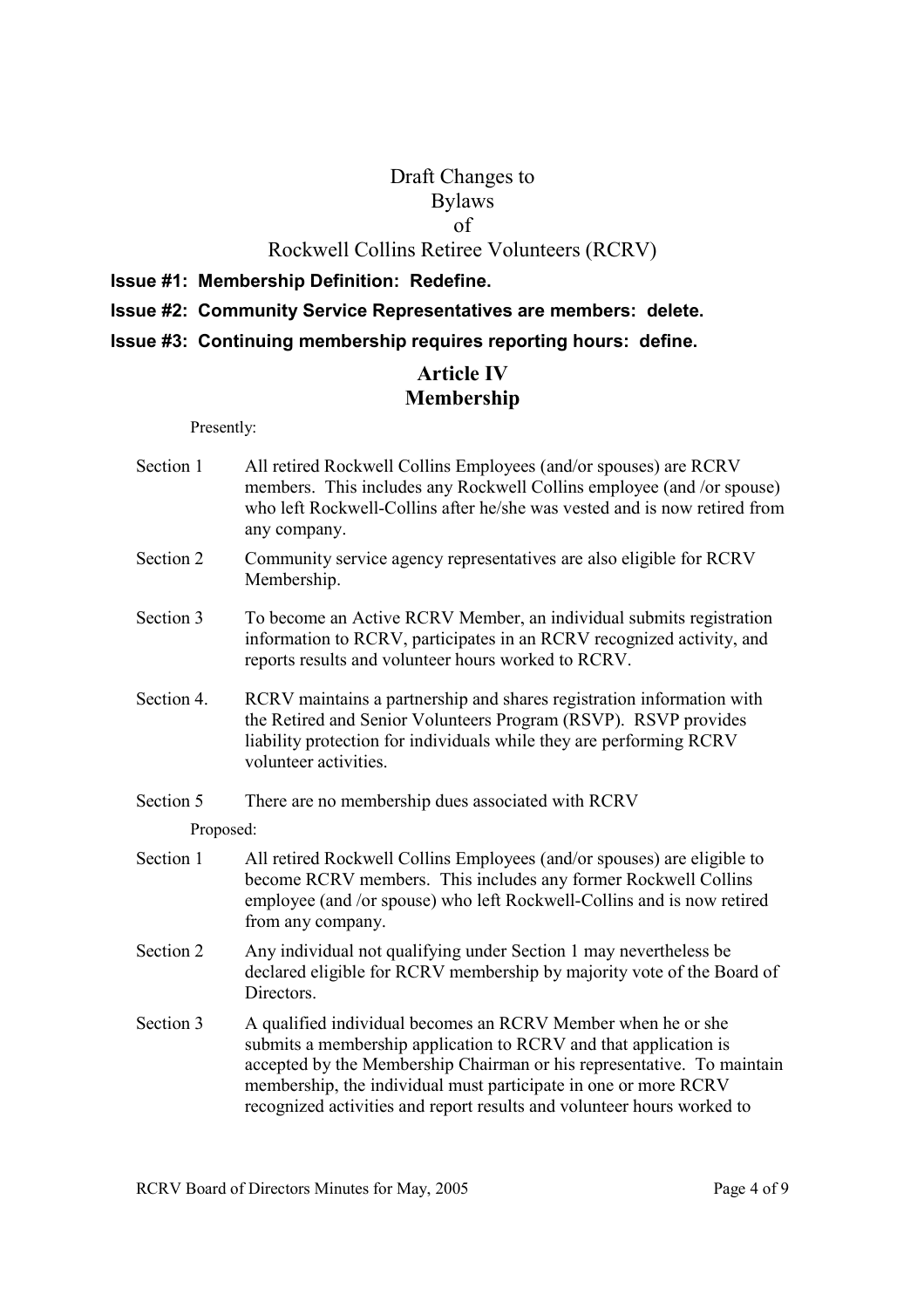|           | RCRV. Any RCRV member may resign his membership by notifying any<br>RCRV officer or standing committee chairman of his resignation.                                                                                                                                                                                                                                  |
|-----------|----------------------------------------------------------------------------------------------------------------------------------------------------------------------------------------------------------------------------------------------------------------------------------------------------------------------------------------------------------------------|
| Section 4 | RCRV maintains a partnership and shares membership information with<br>the Retired and Senior Volunteers Program (RSVP). RSVP reports RCRV<br>hours worked and accomplishments as part of its own tracked activities.<br>RSVP also provides general support and limited insurance protection for<br>individuals while they are performing RCRV volunteer activities. |
| Section 5 | There are no membership dues associated with RCRV.                                                                                                                                                                                                                                                                                                                   |
| Section 6 | An individual's RCRV membership may be revoked if that member has<br>failed to participate in RCRV activities or to report volunteer hours<br>worked on applicable projects for twelve consecutive months or longer.                                                                                                                                                 |
| Section 7 | The Board of Directors may revoke the membership of any RCRV<br>member if the Board of Directors determines that the member has<br>intentionally committed illegal, immoral, or unethical acts detrimental to<br>the Mission and Vision of RCRV stated in Article II of these Bylaws.                                                                                |

## **Issue #4: Size of Board of Directors: define as variable per year.**

### **Issue #5: Additional Members may be elected by the Board: change to replacement only.**

# **Article V Organization**

Presently:

Section 2 The Board of Directors shall be constituted as follows:

- a. Chairman
- b. Vice Chairman
- c. Secretary
- d. Treasurer
- e. Chairmen of the standing committees defined in this Article.
- f. Community Service Agency representatives. (typically 12 to 15)
- g. Rockwell Collins representative(s). (typically 1)
- h. Active RCRV Members. (typically 20)

 Members of the Board of Directors shall be elected at an RCRV Annual Meeting and shall serve for a term of one year beginning January 1 following their election. Additional members may be elected by the Board of Directors to serve for the remainder of the year in which the election occurs.

 Officers of the Board of Directors, including the Chairman, the Vice Chairman, the Secretary, and the Treasurer, shall be elected at an RCRV Annual Meeting and shall serve for a term of one year beginning January 1 following their election.

Proposed.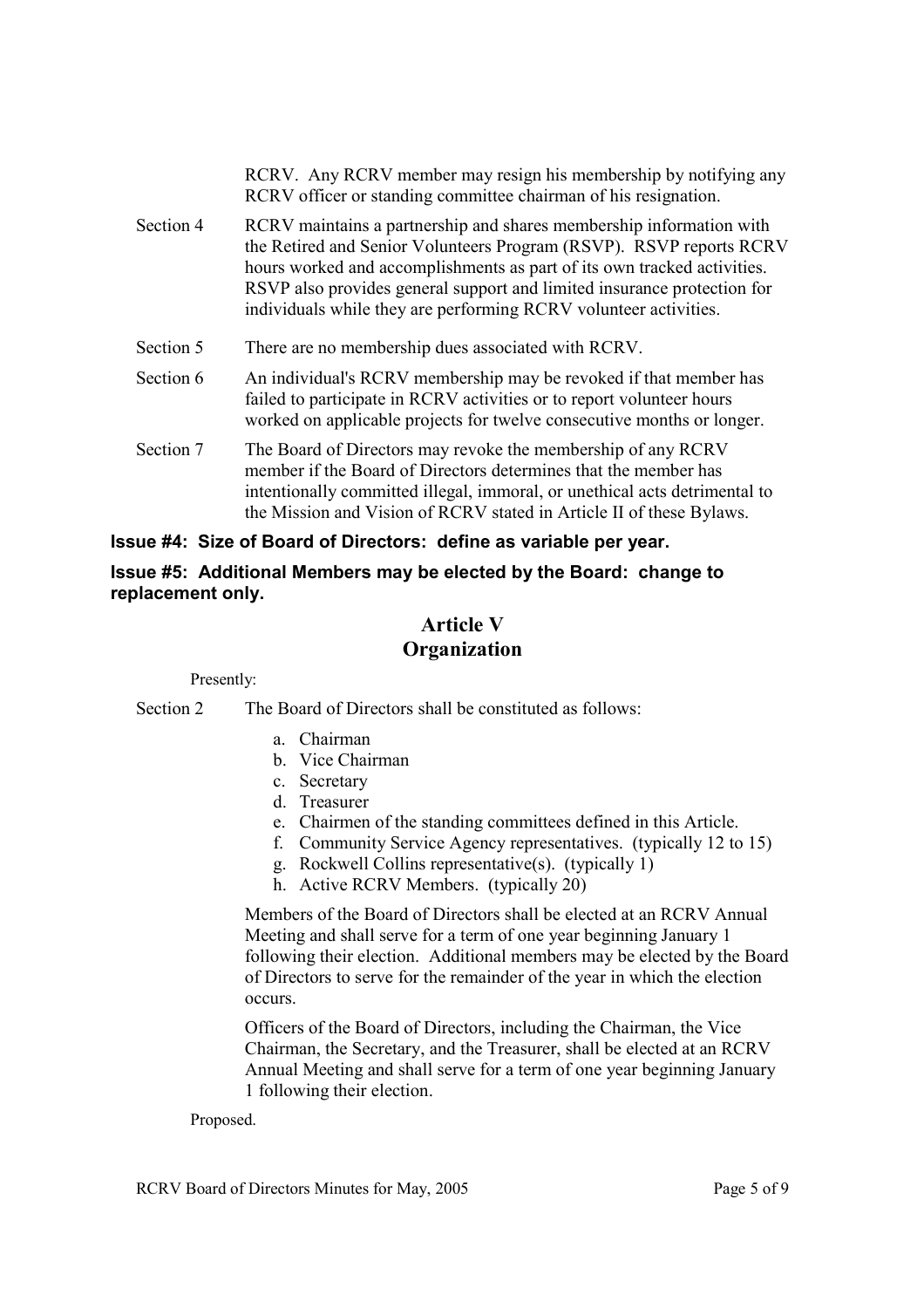### Section 2 The Board of Directors shall be constituted as follows:

- a. Chairman
- b. Vice Chairman
- c. Secretary
- d. Treasurer
- e. Chairmen of the standing committees defined in this Article.
- f. Community Service Agency representatives. (typically 12 to 15)
- g. Rockwell Collins representative(s). (typically 1)
- h. RCRV Members. (typically 20)

 All Officers and Members of the Board of Directors shall be elected at an RCRV Annual Meeting and shall serve for a term of one year beginning January 1 following their election. The number of Board Members to be elected shall be fixed by resolution approved by the Annual meeting in conjunction with each annual election. Any Board of Directors vacancy that occurs during the year may be filled by a replacement elected by the Board of Directors to serve for the remainder of the year in which the election occurs.

## **Issue #6: Removal from office, contract rights, Authority to execute documents: No change—allow Iowa Code 504 to specify**

### **Issue #7: Quorum: change to 1/3, make more explicit, use IA Code 504 language.**

# **Article VIII General Meetings**

Presently:

Section 2 A quorum shall consist of fifteen (15) members of the Board of Directors.

Proposed:

Section 2 A quorum shall consist of one–third of the members of the Board of Directors in office. If a quorum is present when a vote is taken, the affirmative vote of a majority of the directors present is the act of the Board.

### **Issue #8: Amendments: Drop approval by Annual Meeting per IA Code 504.**

# **Article X Amendments**

Presently:

These by-laws may be amended at any time by a two-thirds (2/3) vote of the Board of Directors. Such action shall be subject to approval by a simple majority of RCRV members in attendance at the next annual meeting.

Proposed: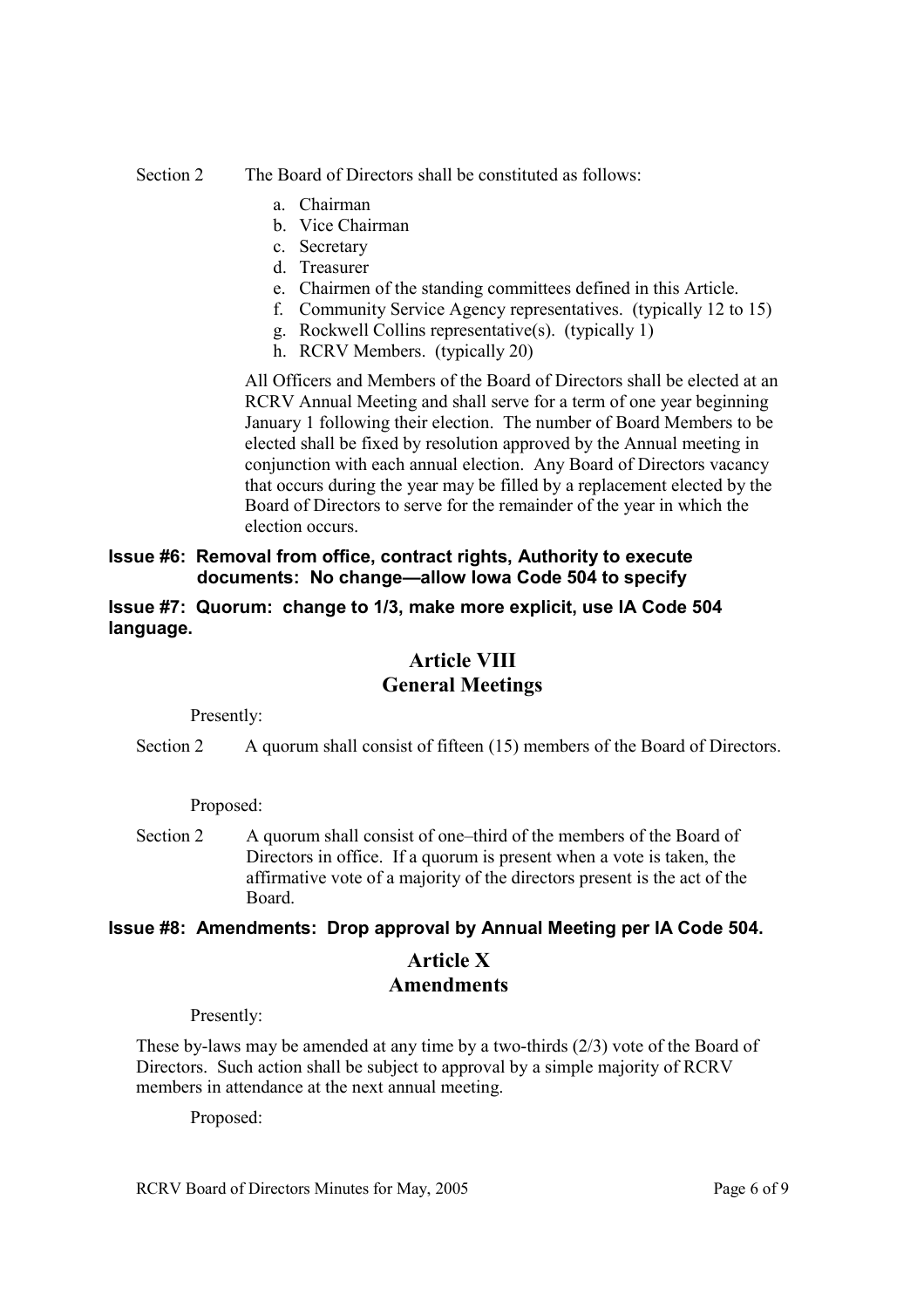These by-laws may be amended at any time by a two-thirds (2/3) vote of the Board of Directors.

## **Issue #9: location: use RCRV office address**

# **Article III Location**

Presently:

| Section I                       | The principal place for transacting the business of RCRV is Cedar Rapids,<br>Iowa. However, RCRV volunteerism extends into surrounding areas.                                          |
|---------------------------------|----------------------------------------------------------------------------------------------------------------------------------------------------------------------------------------|
| Section 2                       | The principal place for transacting the business of the management of<br>RCRV will be the Headquarters of Rockwell Collins, 400 Collins Road,<br>N.E., Cedar Rapids, IA 52498.         |
| Proposed:                       |                                                                                                                                                                                        |
| Section 1                       | The principal operations of RCRV are conducted in and around Cedar<br>Rapids, Iowa. However, RCRV may extend its operations elsewhere, at<br>the discretion of the Board of Directors. |
| $\mathcal{C}$ and $\mathcal{C}$ | The university of whome fourtunes of in a theoretic order of DCDV $_{\rm crit}$ for the                                                                                                |

Section 2 The principal place for transacting the business of RCRV will be the RCRV office at 927 North Compton Road, Hiawatha, IA 52233.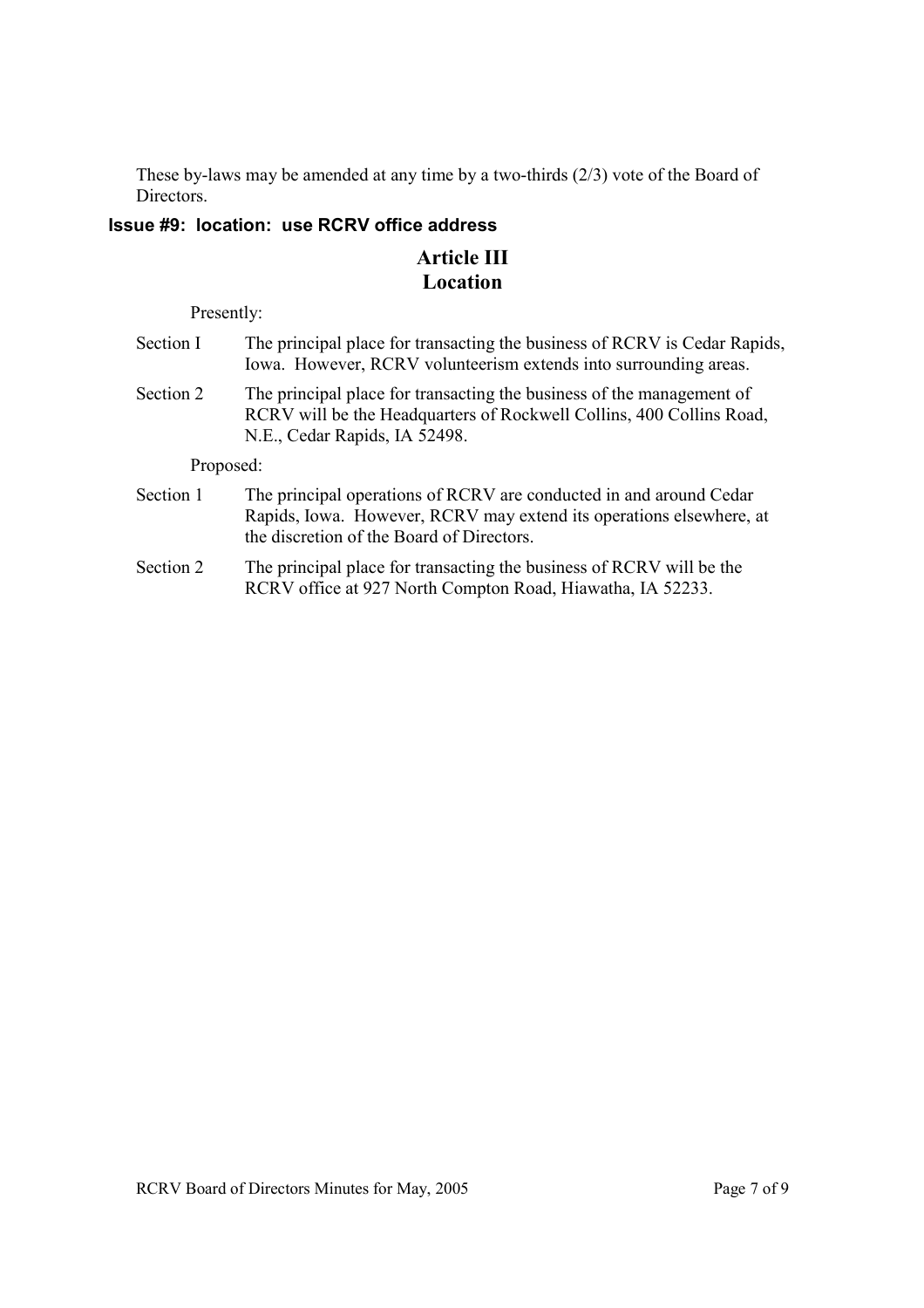# Draft Changes to Articles of Incorporation of Rockwell Collins Retiree Volunteers (RCRV)

### **Issue #1: Purpose to reflect Vision and Mission Statement**

# **Article II Purpose**

As recorded:

The Purpose of the RCRV Corporation is to promote, encourage and arrange for volunteering and providing assistive technology at various service agencies in and around the communities in which the retirees live.

Proposed (Mission Statement, modified):

**The purpose of the RCRV Corporation is to help Rockwell Collins retirees identify needs in their community and beyond, and to support volunteer activities to fulfill those needs, while enriching the lives of the volunteers through comradeship and community service.** 

**Issue #2: Reference to old Iowa Code for nonprofits: No change, historically correct.** 

**Issue #3: Specification of Size of Board of Directors: Refer to Bylaws.** 

### **Issue #4: Required Executive Committee: Make permissive**

# **Article III Powers and Governing Body**

As recorded:

The corporation is organized under current and applicable provisions of the Iowa Nonprofit Corporation Act, Chapter 504A of the Code of Iowa as now and hereinafter amended. The Corporation shall have all powers and privileges that are reasonably necessary to fulfill and meeting the purposes for its existence, which are consistent with the powers granted to non–profit corporations by the general laws of the state, except those limited by these Articles.

The Corporation will be governed and directed by a Board of Directors consisting of a Chairperson, Vice–Chairperson, Secretary and Treasurer plus no more than thirty–six (36) At– Large Member of the Board and Committee Chairpersons, all of whom are elected annually from among Rockwell Collins, Inc. retirees, active employees and representatives of human services and government agencies. An Executive Committee consisting of not more than eighteen (18) persons who are Board members will deal with issues needing attention between monthly Board meetings.

Proposed—first paragraph: no change.

Proposed—second paragraph: changes indicated in bold face:

The Corporation will be governed and directed by a Board of Directors consisting of a Chairperson, Vice–Chairperson, Secretary and Treasurer **as well as a number of standing committee chairpersons and at–large directors elected annually from among**